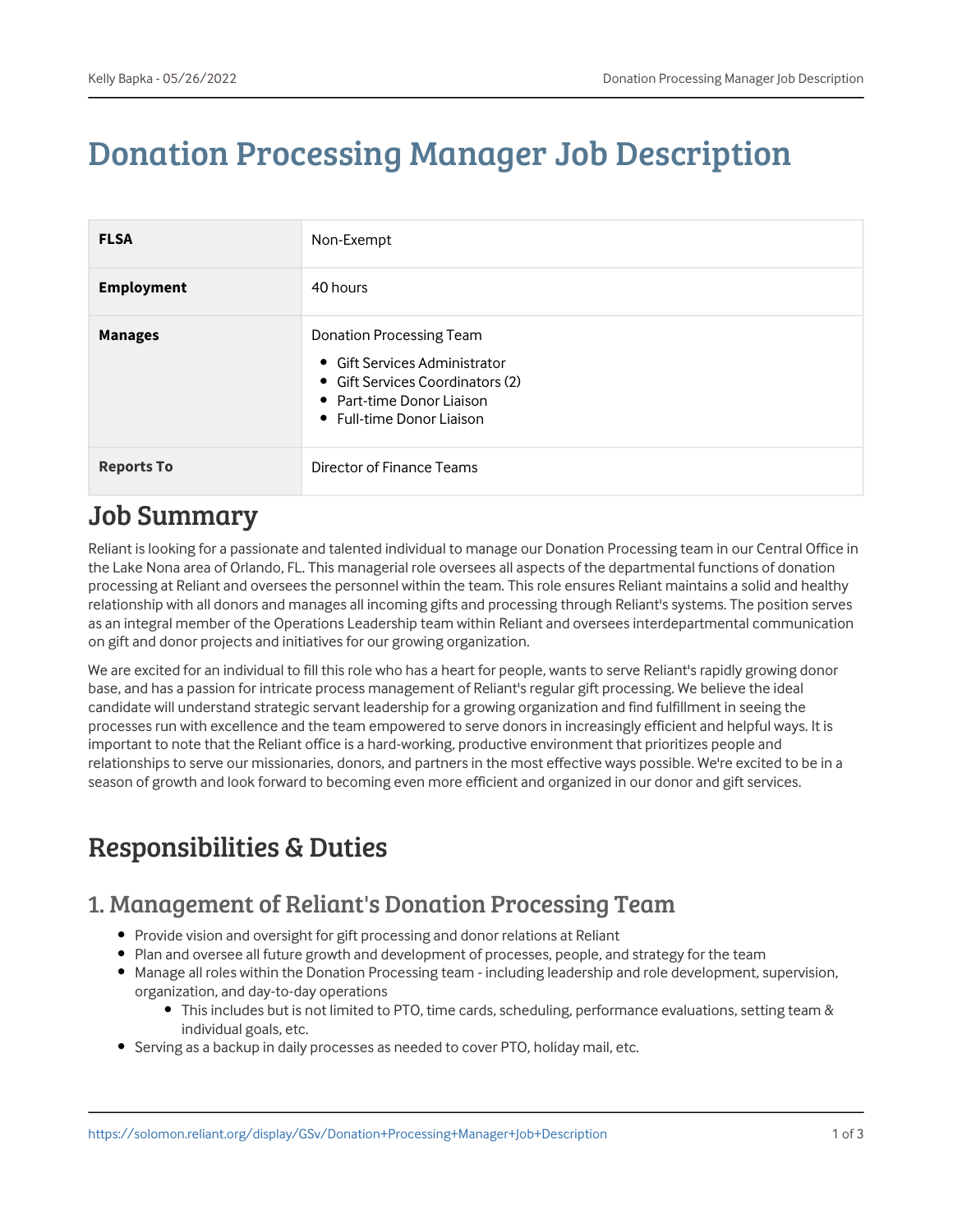• Manage Donation Processing development across various Central Teams through regular collaboration with other Central team leaders (i.e. Operations Leadership)

### 2. Oversight of Donor Relations and Communication

#### Donor Relationship Management

- Build and maintain a strong sense of "customer" care for all Reliant donors
- Maintain agility and flexibility for the team to serve donors in new and unique ways
- Manage schedules, timelines, and responsibilities of team to ensure regular availability for phones and emails from donors
- Provide backup and training for troubleshooting all questions and concerns from donors through online giving & physical gifts
- Regularly plan and strategize for new ways of meetings donor needs

#### Communications

- Understand all Reliant communications tools for serving donors well
- Manage Donation Processing needs within Microsoft Teams and other internal Reliant tools
	- Including internal Teams and Channels and external Phones function
- Work regularly with the Central Communications Administrator to ensure top-notch communication to all Reliant's donors - print, electronic, phone, etc.

### 3. Oversight of Donation Processing

#### Donation Processing

- Build and maintain systems and processes that support and prioritize our growing donor base as they give to Reliant
- Oversight of all donation processing, batch entry, receipting, and reminders
- Manage all internal processes for mail, coding, documentation, revenue, deposits, etc.
- Cross-checks and day-to-day assistance to Donation Processings team members
- Maintain all processing tools remote deposit service (RDS), printers, scanners, credit card machines, etc.
- Keep up all best practices for physical gift storage and shredding, including unique gifts
- Management of all regular donor receipting and year-end gift statements
- Oversight of unique monthly processes i.e. Donation Import, LifeLink (automated giving) batches, etc.
- Maintain accurate electronic records and internal reporting for all processes and gifts for annual Audit, Annual Ministry Report, etc.

#### Donor Data

- Oversight of all Donor information & records within Reliant's tools and databases Blackbaud CRM
- Manage all internal processes for data entry and maintenance of donor records and information
- Manage all internal processes for setup and closing of giving accounts for missionaries

#### Misc Gift Processing Duties

• Manage Reliant's relationship with local vendors - US Post Office, storage facility, etc.